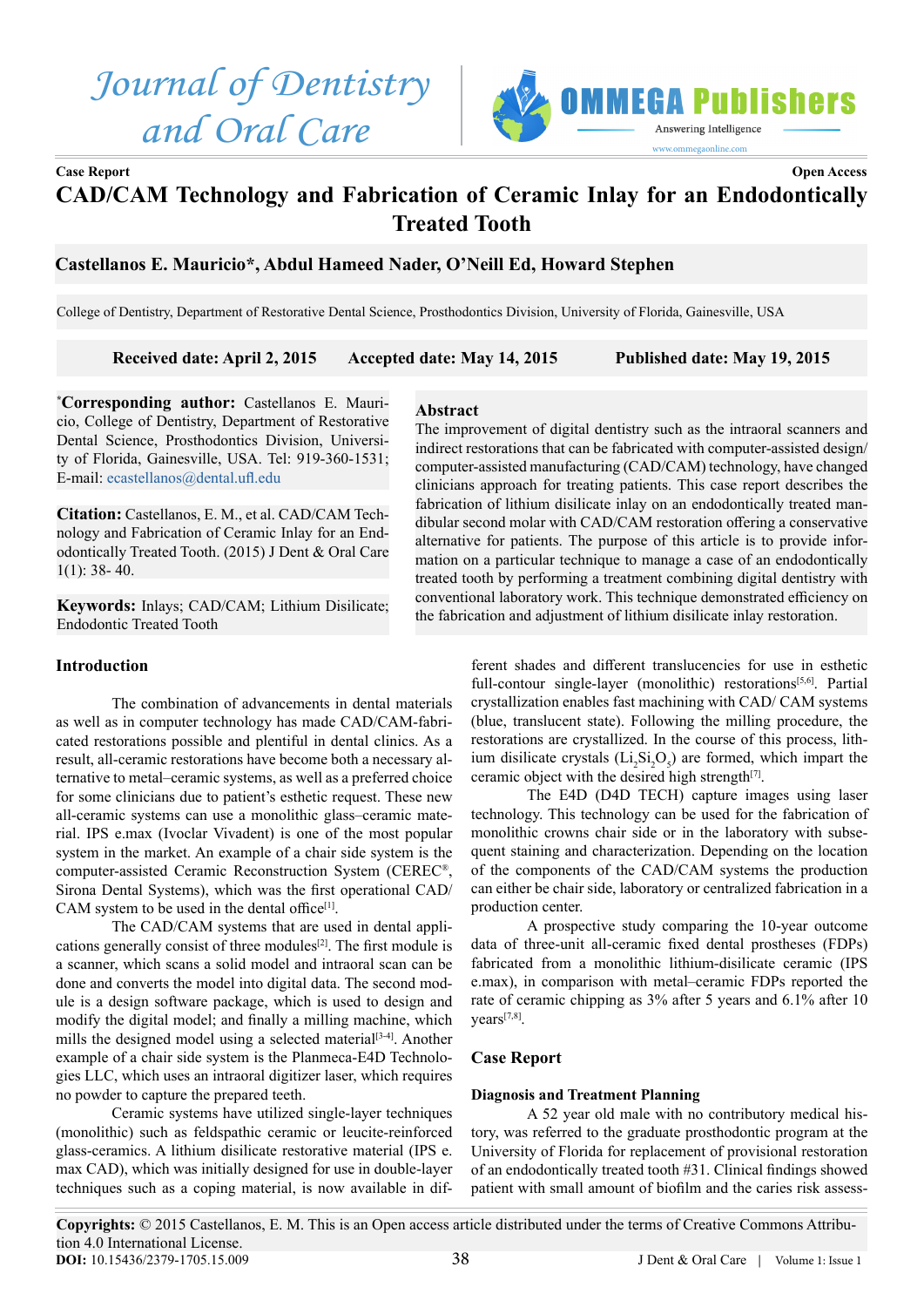

ment was low, regarding tooth #31 was found more than 2 mm of intact enamel around access in the horizontal plane from the occlusal view. Also, patient had a resin-based composite restoration placed more than 10 years ago and failure was due to biological complications such as caries. Decision to not cover functional cusp was made taking into consideration preservation of more than 2 mm of enamel and occlusion which did not affect resin composite in more than 10 years.

#### **Clinical Protocol**

Preoperatively, occlusion was analyzed clinically, and then with the aid of mounted study cast on a semi-adjustable articulator (Denar 330, Lousville, KY). Provisional restoration was removed from tooth #31. Preparation for an inlay restoration was performed [Figure 1[\]](#page-1-0). An impression was made with a disposable plastic tray and, heavy and wash body of a vinyl polysiloxane (VPS) matrix material Aquasil (Dentsply, NY). The impression was poured with Tissue Moulage Gingitech (Ivoclar, Vivadent) over the preparation, and a second pouring was made with gypsum product type III (WhipMix, Lousville, KY) [Figure [2\].](#page-1-1) This technique was applied in order to be able to place and remove restoration without causing damage of the ceramic or master cast. Intraoral scan of the preparation was obtained using the E4D/Planscan.



**Figure 1:** Tooth access after endodontic treatment

<span id="page-1-0"></span>

**Figure 2:** Tissue model of inlay preparation of tooth # 31. Combination of Gingitech and gypsum products

<span id="page-1-1"></span>The E4D intraoral scanner was used for capturing image of tooth # 31 [Figure [3\]](#page-1-2). Restoration was designed following anatomic contour of tooth # 31 and occlusion was checked as well with the software [Figure [4\].](#page-1-3) IPS e.max CAD block was used with plameca milling machine. Restoration was milled in 21 minutes and placed in the blue state first on our tissue model cast [Figure 5,6[\]](#page-1-4). Adjustments were made with a fine diamond stone following manufacture recommendations and restoration was placed intraorally in the blue state to confirm adjustment, margins and occlusion were inspected. Crystallization was performed in the Programat P500/G2 (Ivoclar, Vivadent) following manufacture's recommendations using an Ivoclar tray and object fix supporting all the restoration. Multilink (Ivoclar, Vivadent) was used for cementation following manufacture instructions [Figure 7[\]](#page-1-5).



**Figure 3:** Digital impression using E4D system, occlusal view

<span id="page-1-2"></span>

**Figure 4:** Digital design of inlay restoration using E4D system, occlusal view

<span id="page-1-3"></span>

**Figure 5:** Lithium Disilicate restoration placed on the tissue model impression in blue state

<span id="page-1-4"></span>

**Figure 6:** Lithium Disilicate restoration placed on the tissue model impression, occlusal view



Figure 7: Delivery of Lithium Disilicate inlay restoration on tooth # 31 **Conclusions**

<span id="page-1-5"></span>While the basic fundamentals of tooth preparation still apply regardless of the method of restoration fabrication, the combination of new technology, digital impressions, and various materials that can be customized, milled and sintered, provide clinicians a more efficient chair side way to treat patients and provide all ceramic restorations in one appointment. Recent studies have shown CAD/CAM fabricated lithium disilicate restorations to be of high strength. This material is an excellent